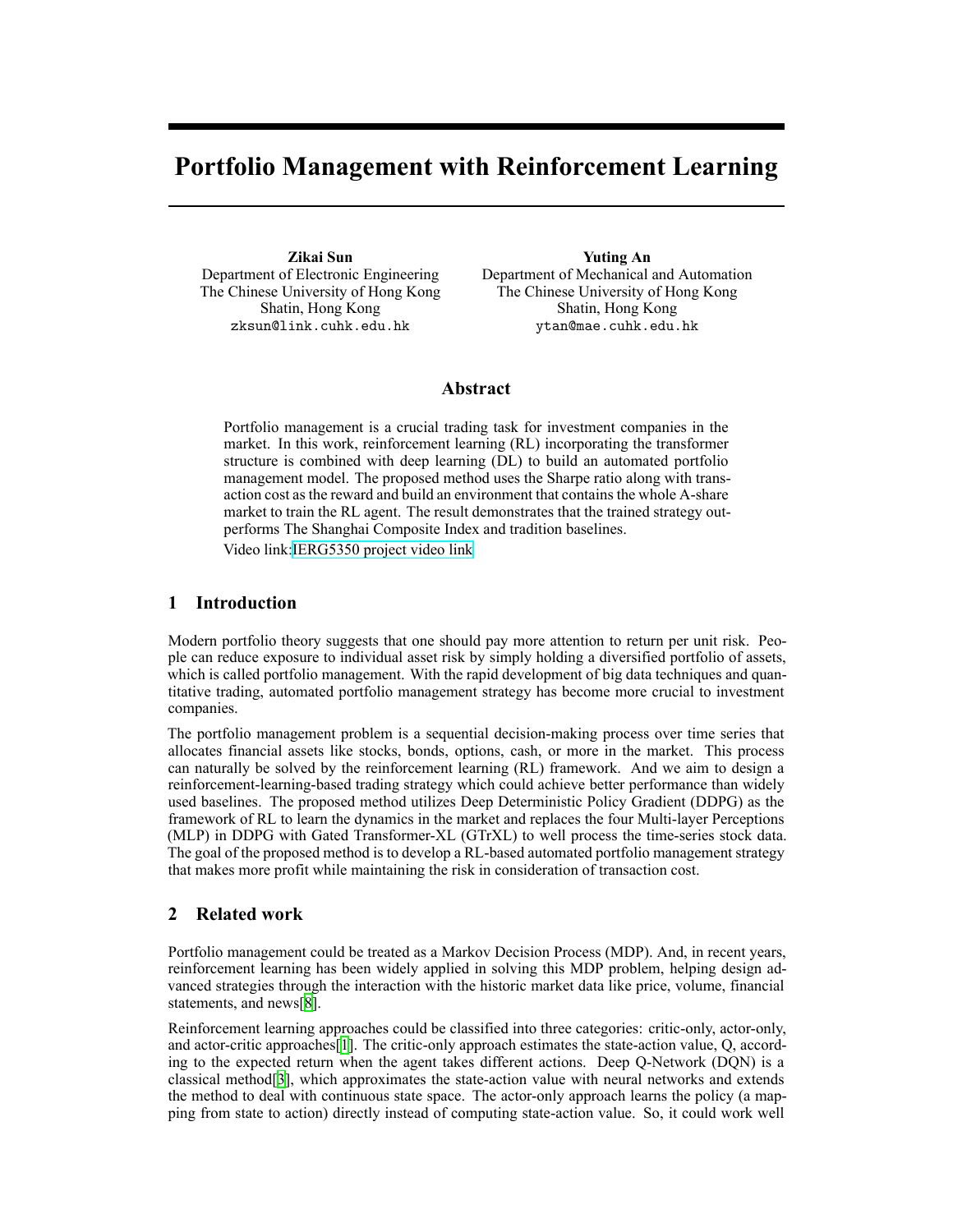when the action space is continuous. Actor-critic is the most commonly used method in recent years. The Actor-network learns the policy and the critic network approximates the Q value simultaneously, which combines the advantages of these two methods. Deep Deterministic Policy Gradient (DDPG) is a popular framework that incorporates actor and critic network in serial. Xiong designs an algorithm based on DDPG and defeats the traditional minvariance portfolio allocation method and Dow Jones Industrial Average[[8\]](#page-5-0). Kim develops an algorithm that combines the DDPG with the GTrXL for the portfolio optimization in US stock market[[5\]](#page-5-3).

Apart from the reinforcement learning approach, other elements like state, action, and reward function should be finely designed based on various data and market factors. For state design, asset close price and shares owned, along with the available cash during a certain period is neccesary[[6\]](#page-5-4). Also, some technical analysis indicators like Moving Average Convergence Divergence (MACD), Relative Strength Index (RSI) are incorporated[[2,](#page-5-5) [10](#page-5-6)]. Moreover, Ye predicted the price movement using Long-short Time Memory (LSTM) and handled the related news with Natural Language Process (NLP)[\[9](#page-5-7)]. The encoded results are then synthesized into the state with a simple asset price. For action design, Yang[[2\]](#page-5-5) took selling, buying, and holding of each stock as an action space. Besides, the net value proportion of assets in each time step is adpoted[\[9\]](#page-5-7). For reward function design, change of the portfolio net value is a good choice[[8\]](#page-5-0) and transaction costs are considered by Ye and Jiang.[\[4](#page-5-8), [9\]](#page-5-7) Sharpe ratio, which represents the relationship between return and risk is also an ideal objective function.

### **3 Problem Formation**

In this section, we introduce how the portfolio management problem is modeled in the RL framework. And the state, action, and reward function are also defined in this section.

#### **3.1 State**

The minute-level stock price and the transaction volume of each equity in the China A-share stock market are chosen to construct the environment for the RL agent to learn. Three elements of the state are then considered: the current position, the market information, and the overall macroeconomic information.

(1) The current position includes the information of the prices of stocks  $v_{i,t}$ , the weight of holdings of stocks  $w_{i,t}$ . This is denoted as  $s^* = [v, w]$ 

(2) The market information includes historical minute-level trading information of assets like price variation and trading volume. Several widely used technical indicators are also considered in this approach.Because most of the market participants utilize these indicators while trading, the market will definitely contain the pattern related to these indicators which could be extracted. The *i* th stock's observation at time *t* can be expressed as  $x_{i,t}$  = *{open, close, high, low, volume, MACD, MA, ...}*. Then for the RL system that takes *N* steps, the input can be written as  $X_{i,t} = \{x_{i,t}, x_{i,t-1}, ..., x_{i,t-N+1}\}$  For this part, we consider using a gate recurrent unit (GRU) to extract it into a feature vector. The learned model structure is denoted as  $f_{w_1}$ .

 $(3)$  The third element is some macroeconomic information like risk-free rate and the unemployment rate, and corporate financial/fundamentals data like PE and PB, since they are strongly related to financial market and are crucial in predicting economic crisis and prosperity. All of the data in this part could be expressed as *hi,t*.Because of the limitation of time, they are not included in this research.

Finally, the system concats all encoded features together, and the synthesized state is then defined as

$$
s_t = (s_{i,t}^*, f_{w_1}(X_{i,t}), h_{i,t})
$$

#### **3.2 Action**

Unlike many algorithms that use buying, holding, and selling a certain asset as actions, it is more efficient and effective to define the action space as the net value proportion of assets that will hold for the next time step. The action denoted as  $a_t = \{a_{0,t},...,a_{n,t}\}\$ , which means the holding weight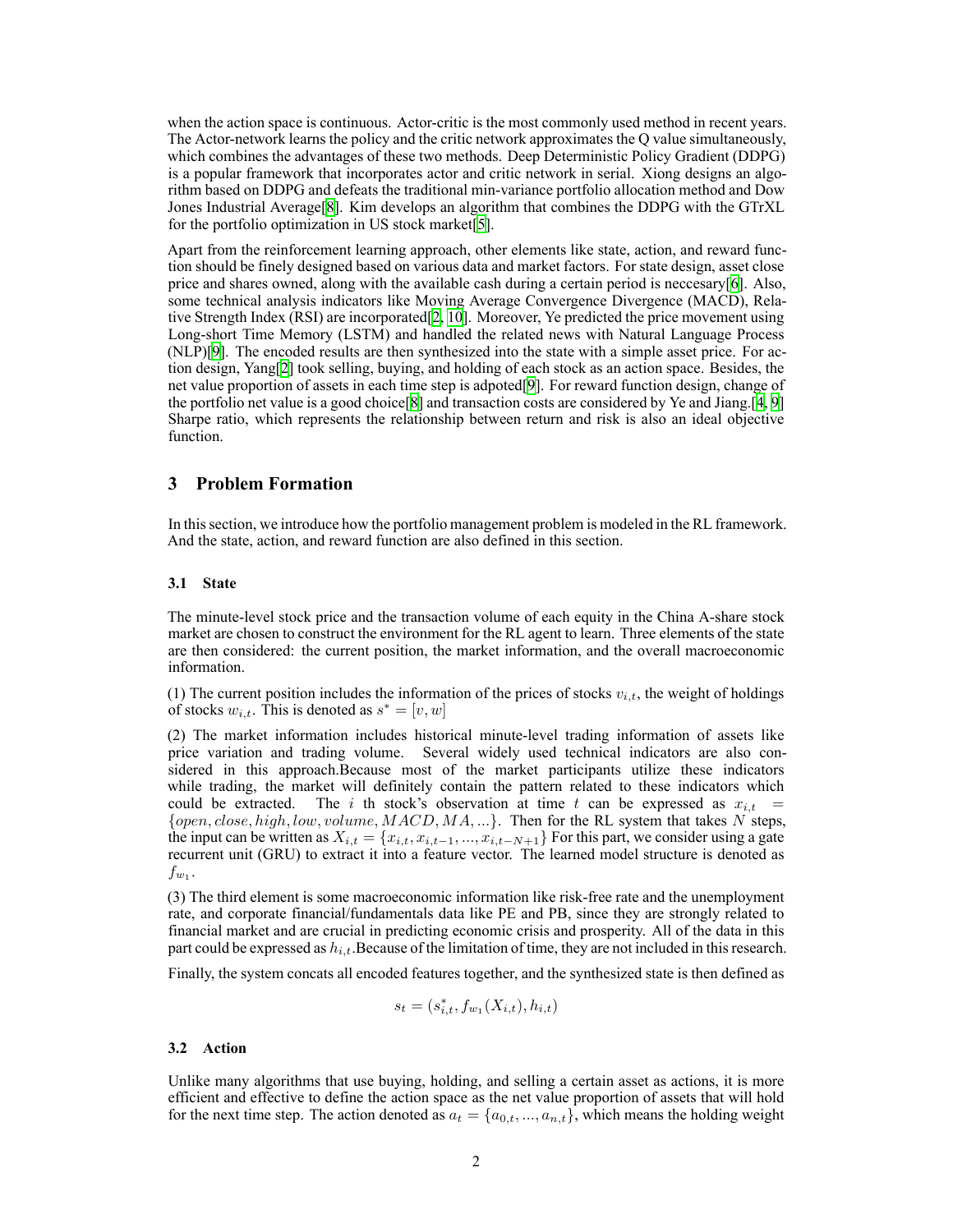of the *i*th asset is re-allocated to  $a_{i,t}$ . At the same time, we limit the allocation ratio of every asset as

$$
a_{i,t} \in [-k, k], \sum_{i}^{n} |a_{i,t}| \leq k
$$

Where *k* is the maximum leverage level, and many brokerage can provide 2 times leverage. By this definition, we can easily get each asset's net value proportion  $w_{i,t+1}$  at the next time step, considering the stock price movement ratio  $y_{i,t} = v_{i,t+1}/v_{i,t}$ .

$$
w_{i,t+1} = \frac{y_{i,t+1} \cdot a_{i,t+1}}{\sum_{k} y_{i,t+1} \cdot a_{i,t+1}}
$$

#### **3.3 Reward**

On one hand, to achieve a balance between return and risk, the proposed system directly uses the Sharpe ratio as part of the reward function. Since the T-bill interest rate is nearly 0 in 2020, the risk-free rate of return could be ignored, the formulation odf the Sharpe ratio could then simplified as:

$$
Sharpe\ ratio = \frac{E(R_p)}{Std(R_p)} = \frac{E(R_p)}{\sqrt{E(R_p^2) - (E(R_p))^2}}
$$

where we use the log return to make it satisfy additivity.

$$
E(R_p) = \frac{1}{T} \sum_{t=1}^{T} R_{p,t}, \quad R_{p,t} = \ln(\sum_{i=1}^{n} a_{i,t} y_{i,t})
$$

On the other hand, considering that there will be trading losses or transaction costs, it is hoped that the system could reduce the number of unnecessary tradings as much as possible. The transaction cost is then defined as  $c = \sum_{i=1}^{n} |a_{i,t} - w_{i,t}|$ . With the learned strategy  $\mu_{\theta}$ , the system aims to maximize the objective function, formally written as:

$$
\mu_{\theta_*} = \operatorname*{argmax}_{\mu_{\theta}} J_T(\mu_{\theta})
$$

$$
s.t. \sum_{i=1}^n |a_{i,t} - w_{i,t}| < \tau
$$

when the lagrange parameter  $\beta$  is introduced, this can be written as

$$
\mu_{\theta_*} = \underset{\mu_{\theta}}{\operatorname{argmax}} (J_T(\mu_{\theta}) - \beta \sum_{i=1}^n |a_{i,t} - w_{i,t}|)
$$

So, considering both risk-reward ratio and transaction cost, the reward function is then defined as follows:

$$
r = \frac{\sum_{t=1}^{T} R_{p,t}}{\sqrt{T \sum_{t=1}^{T} R_{p,t}^2 - (\sum_{t=1}^{T} R_{p,t})^2}} - \beta \sum_{i=1}^{n} |a_{i,t} - w_{i,t}|
$$

#### **4 Methods and Algorithms**

Since the portfolio management problem is with continuous action space, partial observability, and high dimensionality, the DDPG with 2D Relative-attention Gated Transformer is proposed and could be applied to Ashare automated stock trading. The developed RL framework in Figure 1 includes the following elements: Actor-Critic Architecture, Gated Transformer-XL, Gradient Update Algorithm, Replay Buffer.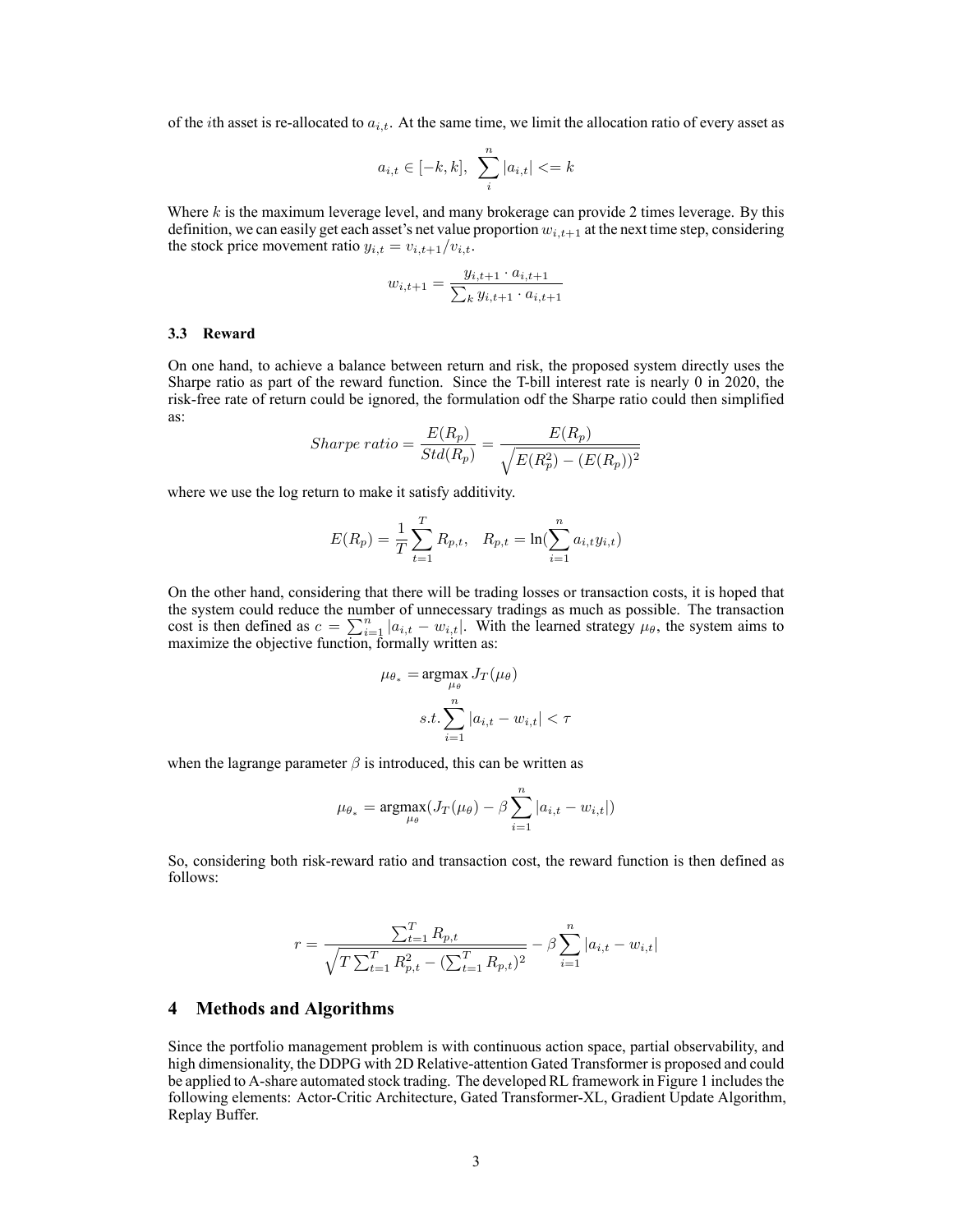**Actor-Critic Architecture** The framework essentially follows the structure of the DDPG to deal with the continuous action space. In detail, the architecture incorporates two actor and two critic neural networks. Both of them includes a behavior network that interacts with the environment and a target network that helps update the behavior network. The observed state  $s_i$  is the input of the actor behavior network. The output action  $a_i$ , along with the observed state  $s_i$ , serve as the input of the critic behavior network and the network output is the *Q* value. The structure of actor/critic target network is similar with the behavior one and the output  $Q'$  is utilized to calculate the TD-error with *Q* and *r<sup>i</sup>*



Figure 1: The RL framework of DDPG with GTrXL.

Gated Transformer-XL In this work, Transformer encoders that have a robust structure to long term dependency of partial observability is utilized since many experiments have proved that selfattention architectures can deal better with longer sequences than recurrent neural networks(RNN) while avoiding the gradient vanishing or exploding during the optimization process [[7\]](#page-5-9). Specifically, a variation of Transformer called 2D Relative-attentional Gated Transformer (RG-Transformer) is used as a core part of the behavior/target actor and behavior/target critic for high dimensional portfolio data[\[5](#page-5-3)].

The final GTrXL layer block is written below:

$$
\overline{Y}^{(l)}\mathbf{\&} = \text{RMHA}(\text{LayerNorm}([\text{StopGrad}(M^{(l-1)}), E^{(l-1)}]))
$$

$$
Y^{(l)}\mathbf{\&} = g_{\text{MHA}}^{(l)}(E^{(l-1)}, \text{ReLU}(\overline{Y}^{(l)}))
$$

$$
\overline{E}^{(l)}\mathbf{\&} = f^{(l)}(\text{LayerNorm}(Y^{(l)}))
$$

$$
E^{(l)}\mathbf{\&} = g_{\text{MLP}}^{(l)}(Y^{(l)}, \text{ReLU}(\overline{E}^{(l)}))
$$

where *g* is a gating layer function.

**Gradient Update Algorithm** The target return  $G_i$  for the i-th sample from replay buffer is:

$$
G_i = r_i + \gamma Q'\left(s'_i, \mu'\left(s'_i\middle|\theta^{\mu'}\right)\middle|\theta^{Q'}\right)
$$

where  $s_i$ ,  $a_i$ ,  $r_i$ ,  $s'_i$  and  $\gamma$  are the state, action, reward, next state, and discount factor, respectively. The critic weights  $\theta^Q$  is updated by minimizing the loss from temporal difference error between  $G_i$ and  $Q(s_i, a_i | \tilde{\theta}^Q)$ :

$$
L = \frac{1}{N} \sum_{i} (G_i - Q(s_i, a_i | \theta^Q))^{2}
$$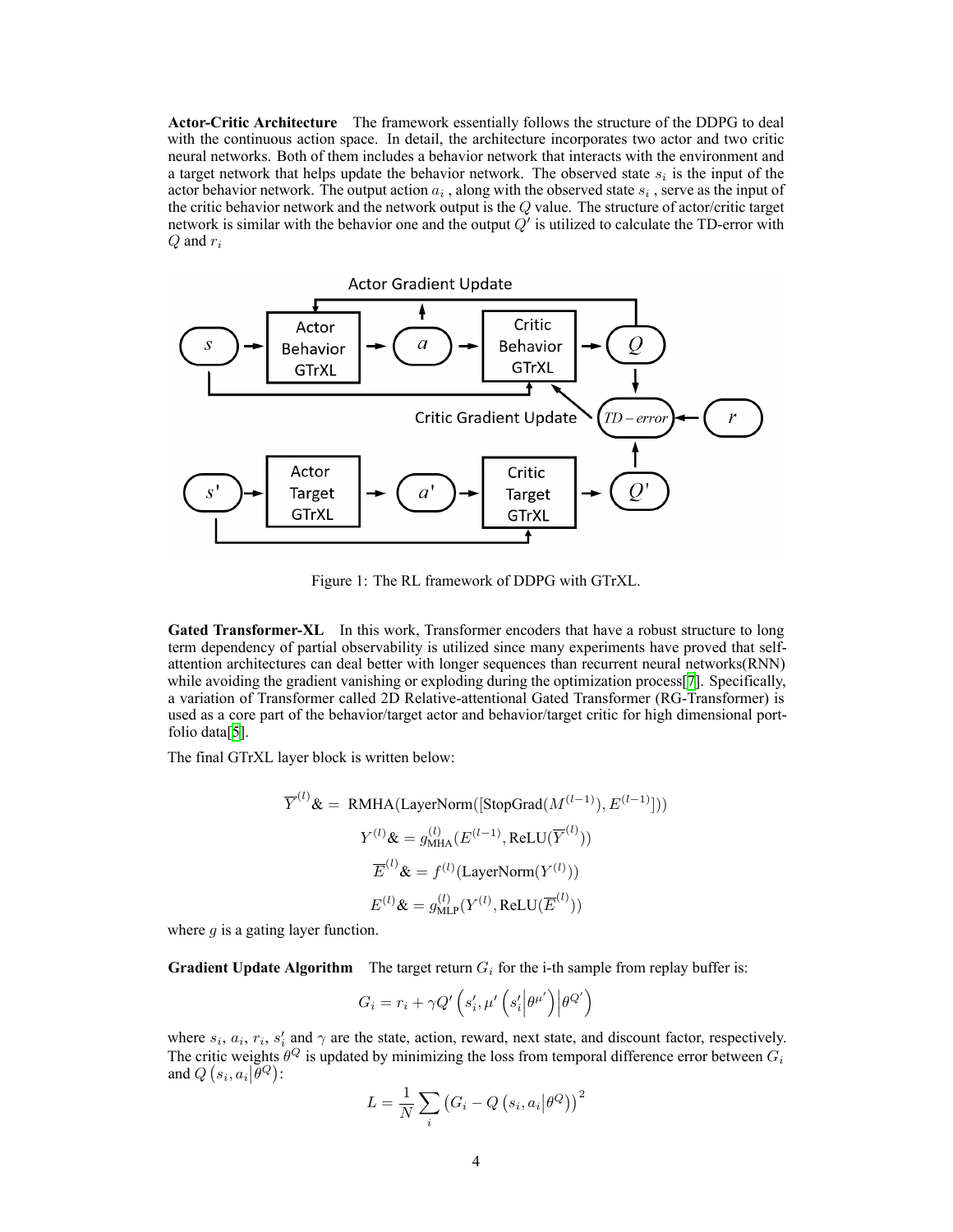Also, the policy gradient to update the actor weights  $\theta\mu$  are calculated using the chain rule as:

$$
\nabla_{\theta^{\mu}} J \approx \frac{1}{N} \sum_{i} \nabla_{\theta^{\mu}} Q\left(s, \mu\left(s|\theta^{\mu}\right) | \theta^{Q}\right) |_{s=s_{i}, a=\mu(s_{i})}
$$

$$
= \frac{1}{N} \sum_{i} \nabla_{a} Q\left(s, a | \theta^{Q}\right) |_{s=s_{i}, a=\mu(s_{i})} \nabla_{\theta^{\mu}} \mu\left(s | \theta^{\mu}\right) |_{s=s_{i}}
$$

Finally, the target actor weights  $\theta^{\mu'}$  and target critic weights  $\theta^{Q'}$  is updated slowly with  $\tau\theta^{\mu}$  +  $(1 - \tau) \theta^{\mu'}$  and  $\tau \theta^Q + (1 - \tau) \theta^{Q'}$ , respectively, where  $\tau$  is the target update rate.

**Dual Replay Buffers** To accelerate the training, an asynchronous learning method with dual memories has been employed. The experience replay buffers consists of one memory that saves all the trajectories and h-memory that saves trajectories with high rewards.

## **5 Experiments**



Figure 2: Left: returns of different agent. Right: weights when testing.

**Dataset preprocess** We use the whole China A-share stock market as our stock pool, which contains 4066 stocks. The time span of our dataset is from 2010/01/02 to 2020/11/1. We consider this market because (1) over 87.78% of stocks are held by individual investors at 2020 Q2, which may have more emotional patterns and relatively easier to learn by the algorithm. (2) we can get the minute-level data for all stocks, which guarantee that we have enough data to train.

Data preprocessing has a great influence on the experimental results. For the daily data of each stock, we first obtain its basic minutes' data such as its open, high, low, and close price. We also consider the volume information. For the trading information and technical indicators, we divide data by the closing price of the previous day. We do this because we want to pay more attention to the trend of price rather than the price itself. Also, we calculate 20 different technical indicators on the scale of 5 minutes and 1 day separately, such as MA, EMA, MACD, etc. Macroeconomy information and financial data are neglected and will be considered in future research.

**Experiment result** We use all the stocks to train the agent. For each episode, the environment randomly selects 4 stocks as the dataset, and the model outputs the best weights of holding for each stock. When testing, we fixed 4 stocks as stock pool, and run the agent on the testing dataset.

We compare our results with some current baseline strategies (such as Modern Portfolio Theory (MPT) strategy, Equally Weighted Rebalance (EWR, called UCRP in figure label) strategy, etc). The comparison of the return and the stock weights (action) of each equity is demonstrated in Figure 2.

In future work, we plan to include more specific financial indicators like historical PE(TTM), PB and consider macro-economy information like total social financing of China and unemployment rate. More stocks will be utilized in testing and more experiments will be conducted.